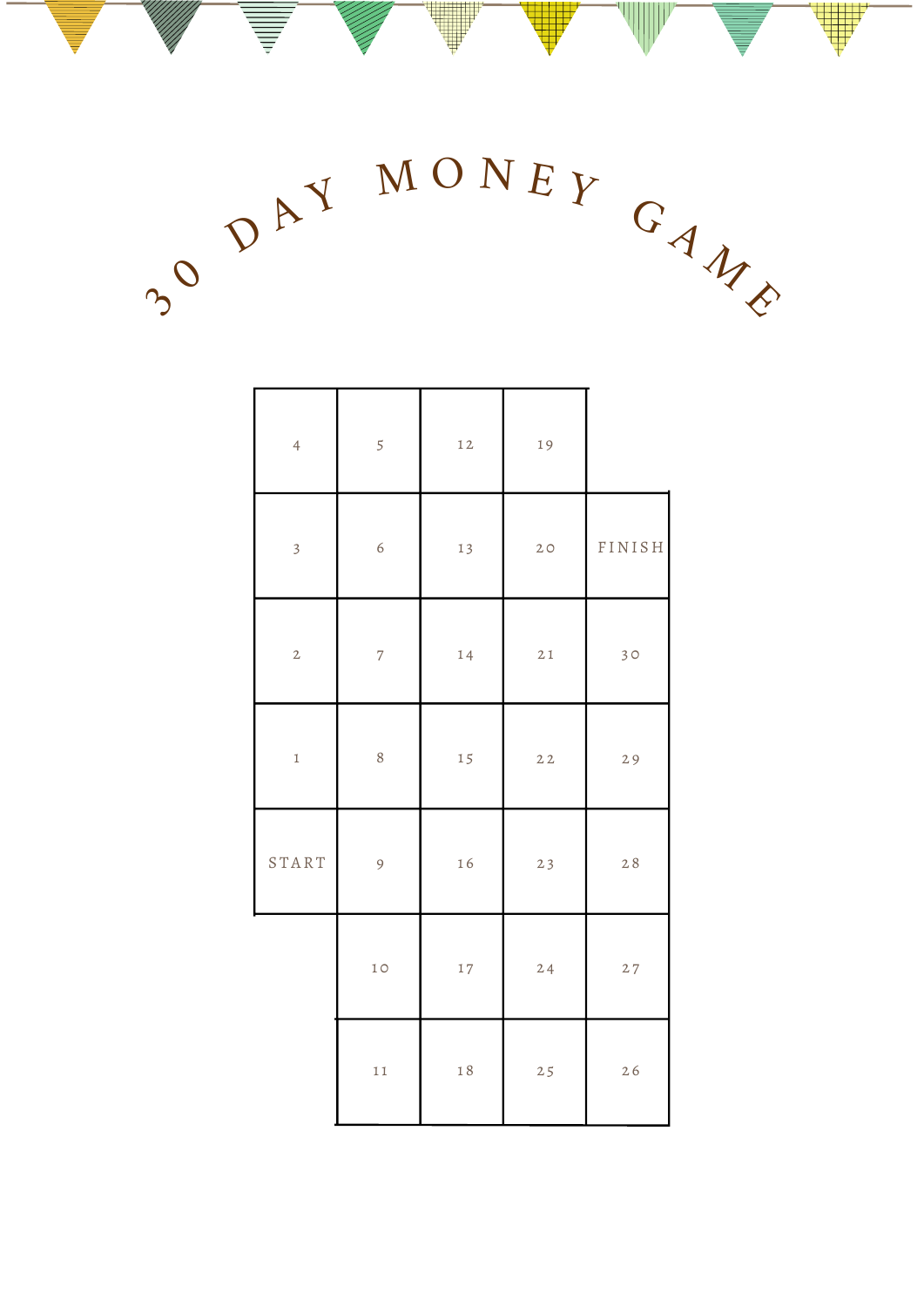# $S T R A T E G$

Desired income for this month=

\$\_\_\_\_\_\_ per month

Divided by 30=

\$\_\_\_\_\_\_ per day

Brainstorm on the following questions, and then make a

game plan:

What are your current revenue streams? How can you

expand who you serve this month?

Where can you network to bring in more work or

expand your resources?

Pick a way you will reward yourself if you reach your

goal at the end of the 30-Day Money Game.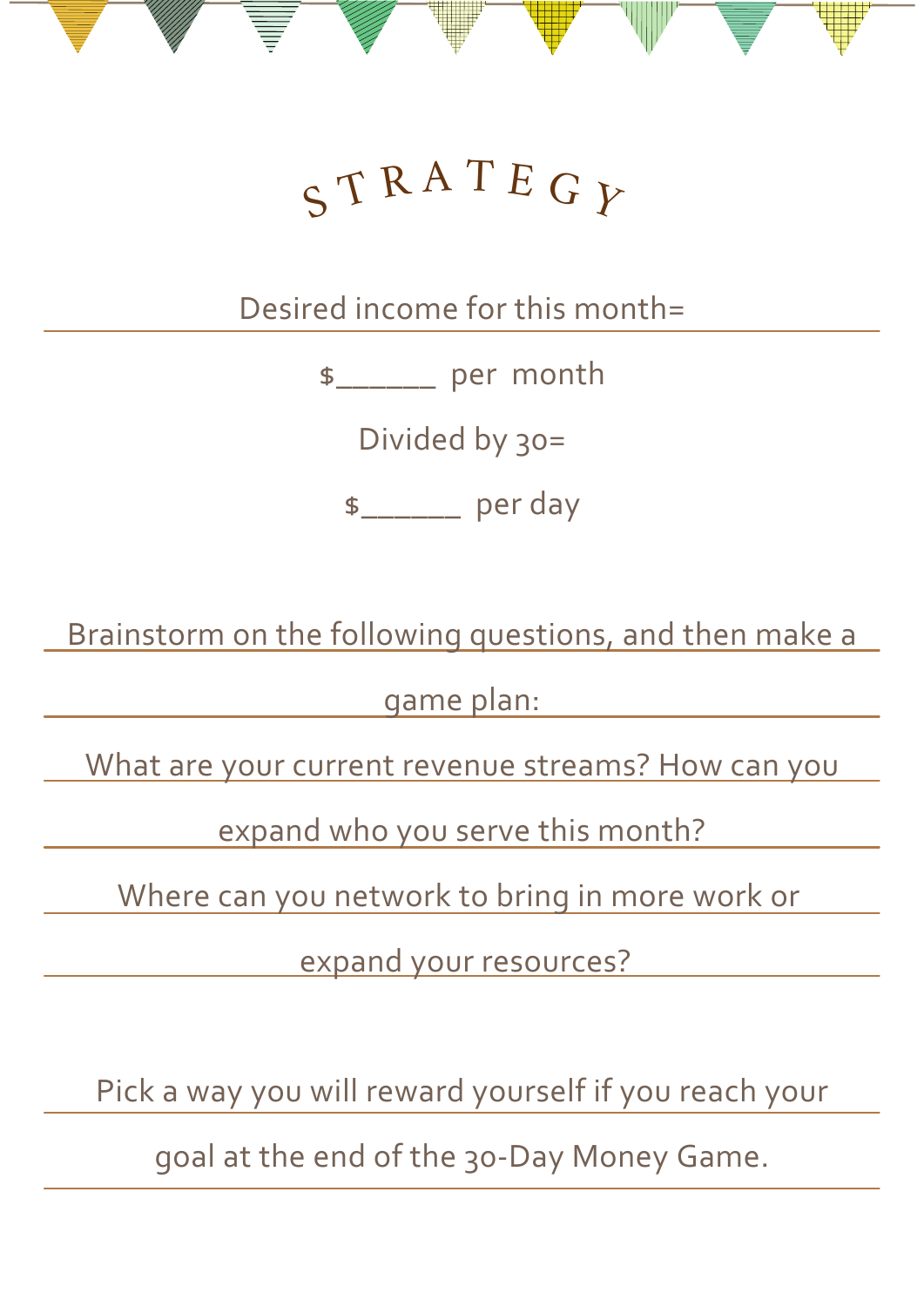# $S T R A T E G$

## $\sum_{n=-\infty}^{\infty}$  PER DAY

### GAME PLAN

## **REWARD**